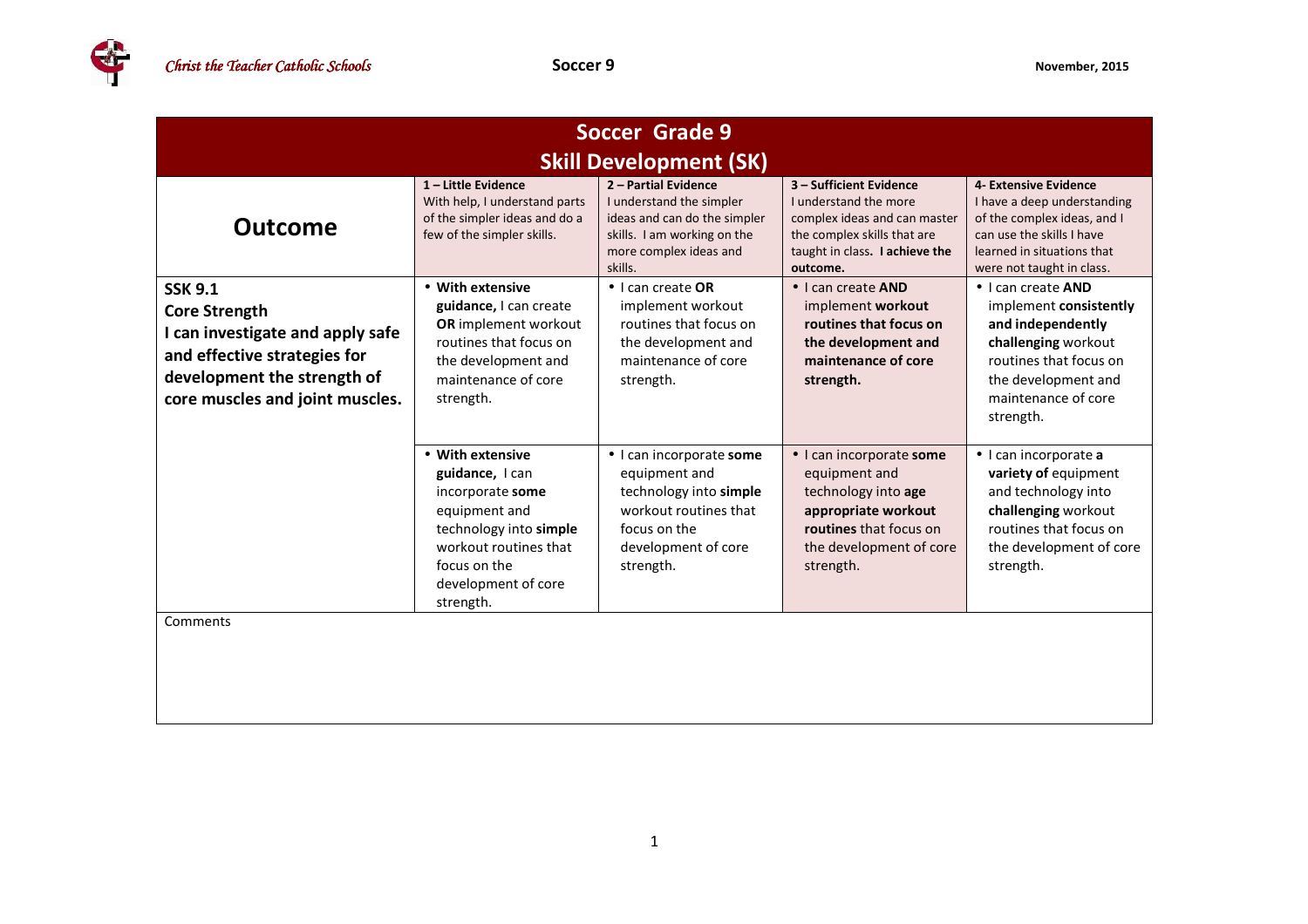4

| <b>Soccer Grade 9</b>                                                                                                                                                             |                                                                                                                                                                                                                                                                                                          |                                                                                                                                                                                                                                     |                                                                                                                                                                                                                                             |                                                                                                                                                                                                                                                                            |  |
|-----------------------------------------------------------------------------------------------------------------------------------------------------------------------------------|----------------------------------------------------------------------------------------------------------------------------------------------------------------------------------------------------------------------------------------------------------------------------------------------------------|-------------------------------------------------------------------------------------------------------------------------------------------------------------------------------------------------------------------------------------|---------------------------------------------------------------------------------------------------------------------------------------------------------------------------------------------------------------------------------------------|----------------------------------------------------------------------------------------------------------------------------------------------------------------------------------------------------------------------------------------------------------------------------|--|
| <b>Skill Development (SK)</b>                                                                                                                                                     |                                                                                                                                                                                                                                                                                                          |                                                                                                                                                                                                                                     |                                                                                                                                                                                                                                             |                                                                                                                                                                                                                                                                            |  |
| <b>Outcome</b>                                                                                                                                                                    | $1$ – Little Evidence<br>With help, I understand parts<br>of the simpler ideas and do a<br>few of the simpler skills.                                                                                                                                                                                    | 2 - Partial Evidence<br>I understand the simpler<br>ideas and can do the simpler<br>skills. I am working on the<br>more complex ideas and<br>skills.                                                                                | 3 - Sufficient Evidence<br>I understand the more<br>complex ideas and can master<br>the complex skills that are<br>taught in class. I achieve the<br>outcome.                                                                               | 4- Extensive Evidence<br>I have a deep understanding<br>of the complex ideas, and I<br>can use the skills I have<br>learned in situations that<br>were not taught in class.                                                                                                |  |
| <b>SSK 9.2</b><br>I can implement a personal plan<br>for improving a soccer skill<br>chosen from the following<br>categories:<br>dribbling<br>passing<br>shooting<br>ball control | • With extensive<br>guidance, I can design<br><b>OR</b> implement a plan to<br>improve one soccer skill<br>(e.g. dribbling, passing,<br>shooting, ball control)<br>that I have chosen.<br>• With extensive<br>guidance, I can critique<br>personal plans to                                              | · I can design OR<br>implement a plan to<br>improve one soccer skill<br>(e.g. dribbling, passing,<br>shooting, ball control)<br>that I have chosen.<br>• I can critique personal<br>plans to determine what<br>worked well and what | • I can design AND<br>implement a detailed<br>plan to improve one<br>soccer skill (e.g.<br>dribbling, passing,<br>shooting, ball control)<br>that I have chosen.<br>• I can critique personal<br>plans to determine<br>what worked well and | • I can design AND<br>implement a detailed<br>and challenging plan to<br>improve a few soccer<br>skills (e.g. dribbling,<br>passing, shooting, ball<br>control) that I have<br>chosen.<br>• I can independently<br>critique personal plans<br>to determine what            |  |
|                                                                                                                                                                                   | determine what worked<br>well and what did not<br>work well according to<br>some of the course<br>criteria.<br>• With extensive<br>guidance, I can perform<br>a few identified<br>complex skills (e.g.<br>dribbling, passing,<br>shooting, ball control)<br>progressing toward a<br>level of automation. | did not work well<br>according to some of<br>the course criteria.<br>· I can perform a few<br>identified complex skills<br>(e.g. dribbling, passing,<br>shooting, ball control)<br>progressing toward a<br>level of automation.     | what did not work well<br>according to the course<br>criteria.<br>• I can perform many<br>identified complex skills<br>(e.g. dribbling, passing,<br>shooting, ball control)<br>at a level of<br>automation.                                 | worked well and what<br>did not work well<br>according to course<br>criteria and make the<br>necessary revisions.<br>· I can perform a wide<br>variety of identified<br>complex skills (e.g.<br>dribbling, passing,<br>shooting, ball control)<br>at a level of automation |  |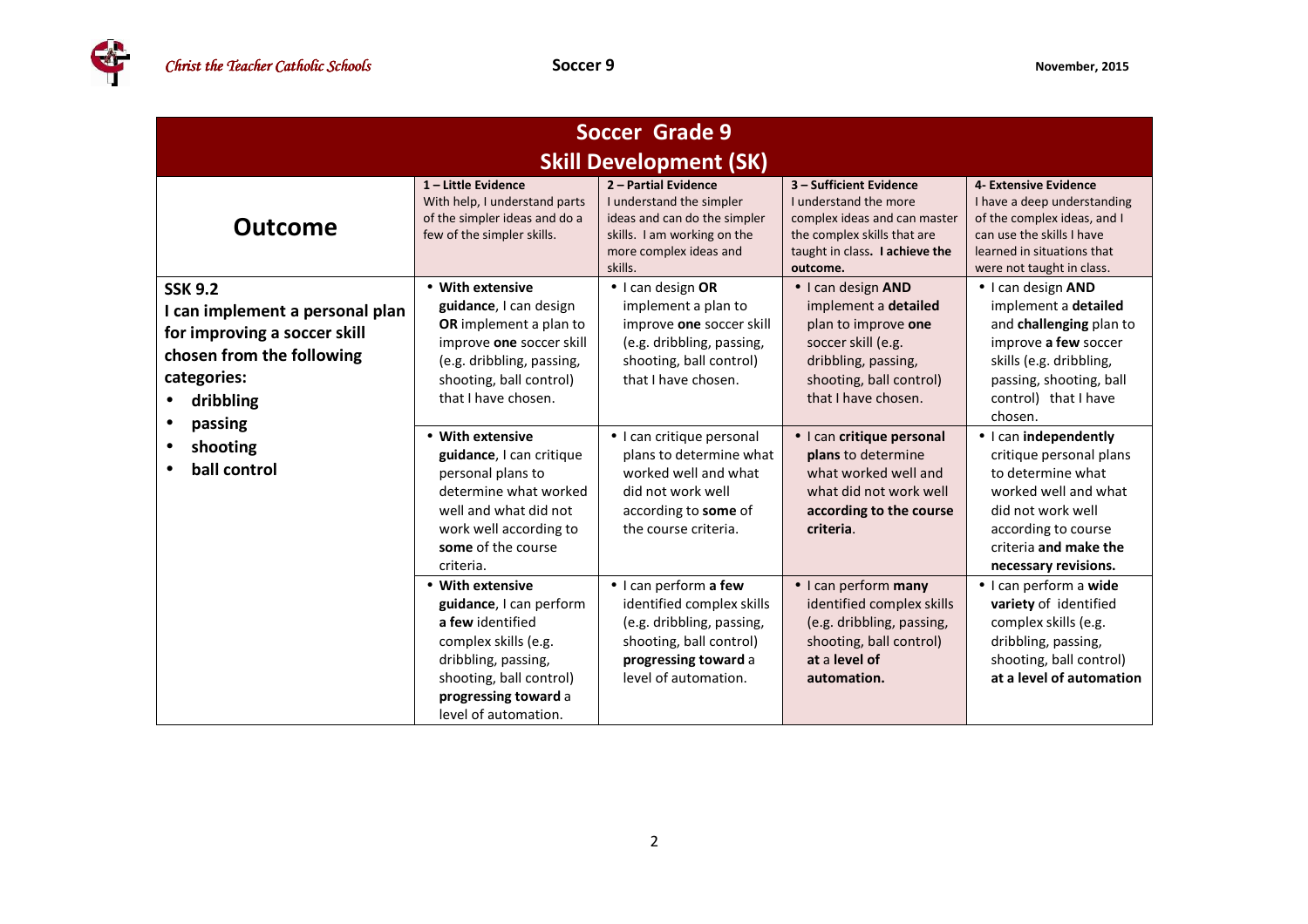

| <b>Soccer Grade 9</b><br><b>Skill Development (SK)</b> |                                                                                                                   |                                                                                                                                                      |                                                                                                                                                               |                                                                                                                                                                             |  |  |
|--------------------------------------------------------|-------------------------------------------------------------------------------------------------------------------|------------------------------------------------------------------------------------------------------------------------------------------------------|---------------------------------------------------------------------------------------------------------------------------------------------------------------|-----------------------------------------------------------------------------------------------------------------------------------------------------------------------------|--|--|
| <b>Outcome</b>                                         | 1-Little Evidence<br>With help, I understand parts<br>of the simpler ideas and do a<br>few of the simpler skills. | 2 - Partial Evidence<br>I understand the simpler<br>ideas and can do the simpler<br>skills. I am working on the<br>more complex ideas and<br>skills. | 3 - Sufficient Evidence<br>I understand the more<br>complex ideas and can master<br>the complex skills that are<br>taught in class. I achieve the<br>outcome. | 4- Extensive Evidence<br>I have a deep understanding<br>of the complex ideas, and I<br>can use the skills I have<br>learned in situations that<br>were not taught in class. |  |  |
| Comments                                               |                                                                                                                   |                                                                                                                                                      |                                                                                                                                                               |                                                                                                                                                                             |  |  |
|                                                        |                                                                                                                   |                                                                                                                                                      |                                                                                                                                                               |                                                                                                                                                                             |  |  |
|                                                        |                                                                                                                   |                                                                                                                                                      |                                                                                                                                                               |                                                                                                                                                                             |  |  |
|                                                        |                                                                                                                   |                                                                                                                                                      |                                                                                                                                                               |                                                                                                                                                                             |  |  |
|                                                        |                                                                                                                   |                                                                                                                                                      |                                                                                                                                                               |                                                                                                                                                                             |  |  |
|                                                        |                                                                                                                   |                                                                                                                                                      |                                                                                                                                                               |                                                                                                                                                                             |  |  |
|                                                        |                                                                                                                   |                                                                                                                                                      |                                                                                                                                                               |                                                                                                                                                                             |  |  |
|                                                        |                                                                                                                   |                                                                                                                                                      |                                                                                                                                                               |                                                                                                                                                                             |  |  |
|                                                        |                                                                                                                   |                                                                                                                                                      |                                                                                                                                                               |                                                                                                                                                                             |  |  |
|                                                        |                                                                                                                   |                                                                                                                                                      |                                                                                                                                                               |                                                                                                                                                                             |  |  |
|                                                        |                                                                                                                   |                                                                                                                                                      |                                                                                                                                                               |                                                                                                                                                                             |  |  |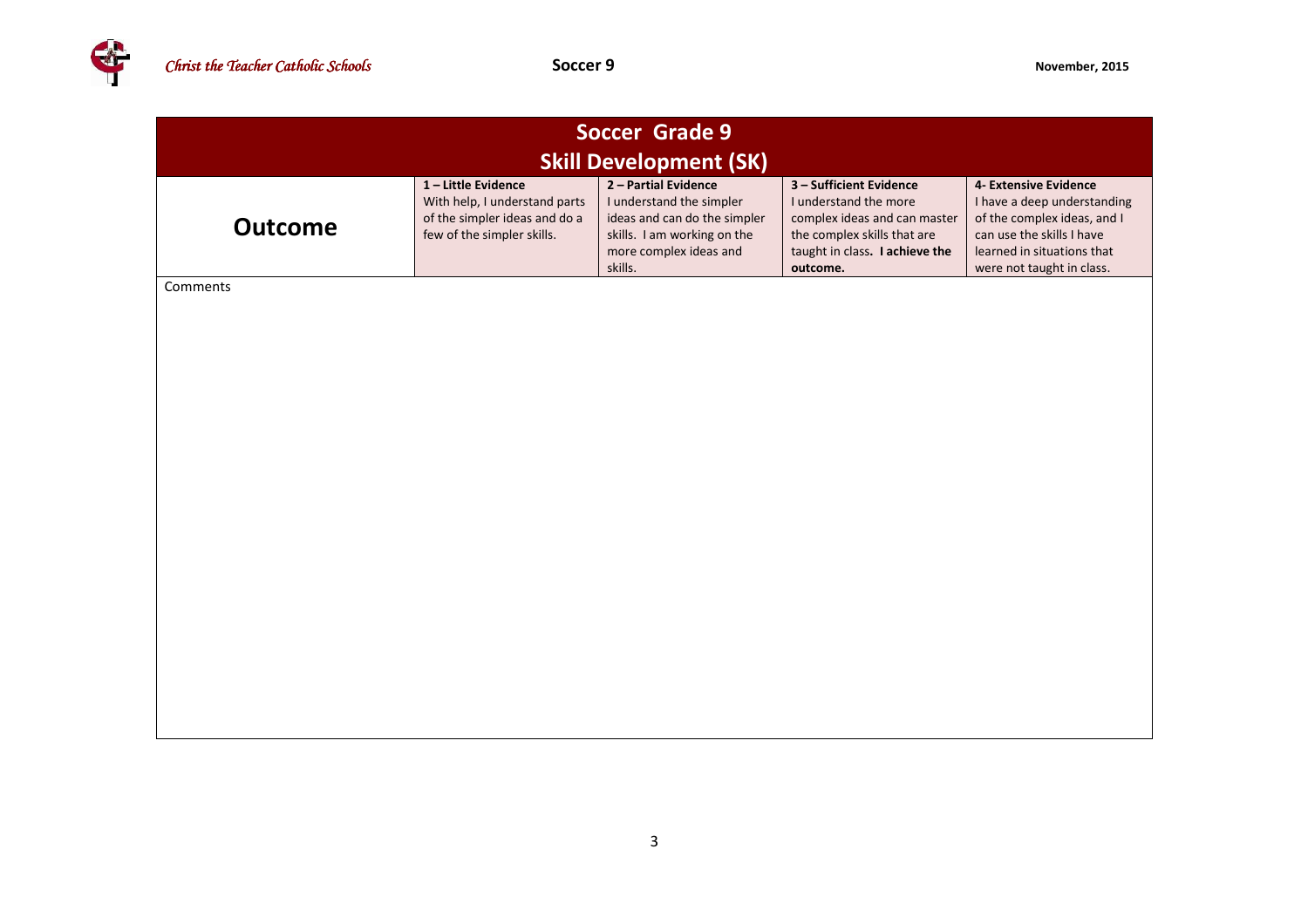4

| <b>Soccer Grade 9</b>                                                                                                                                                                                                                          |                                                                                                                                                                                                                                                                                                                                                                            |                                                                                                                                                                                                                                                                                                                                                         |                                                                                                                                                                                                                                                                                          |                                                                                                                                                                                                                                                                                                                                                                                     |  |  |
|------------------------------------------------------------------------------------------------------------------------------------------------------------------------------------------------------------------------------------------------|----------------------------------------------------------------------------------------------------------------------------------------------------------------------------------------------------------------------------------------------------------------------------------------------------------------------------------------------------------------------------|---------------------------------------------------------------------------------------------------------------------------------------------------------------------------------------------------------------------------------------------------------------------------------------------------------------------------------------------------------|------------------------------------------------------------------------------------------------------------------------------------------------------------------------------------------------------------------------------------------------------------------------------------------|-------------------------------------------------------------------------------------------------------------------------------------------------------------------------------------------------------------------------------------------------------------------------------------------------------------------------------------------------------------------------------------|--|--|
| <b>Skill Development (SK)</b>                                                                                                                                                                                                                  |                                                                                                                                                                                                                                                                                                                                                                            |                                                                                                                                                                                                                                                                                                                                                         |                                                                                                                                                                                                                                                                                          |                                                                                                                                                                                                                                                                                                                                                                                     |  |  |
| <b>Outcome</b>                                                                                                                                                                                                                                 | 1-Little Evidence<br>With help, I understand parts<br>of the simpler ideas and do a<br>few of the simpler skills.                                                                                                                                                                                                                                                          | 2 - Partial Evidence<br>I understand the simpler<br>ideas and can do the simpler<br>skills. I am working on the<br>more complex ideas and<br>skills.                                                                                                                                                                                                    | 3 - Sufficient Evidence<br>I understand the more<br>complex ideas and can master<br>the complex skills that are<br>taught in class. I achieve the<br>outcome.                                                                                                                            | 4- Extensive Evidence<br>I have a deep understanding<br>of the complex ideas, and I<br>can use the skills I have<br>learned in situations that<br>were not taught in class.                                                                                                                                                                                                         |  |  |
| <b>SSK 9.3</b><br>I can design and implement<br>plans to use effective tactics<br>and strategies to enhance<br>performance and enjoyment in<br>each of the following:<br>warm up<br>skill related activities<br>game (small sided or<br>full). | • I need frequent<br>reminders to be<br>occasionally fully<br>engaged in a variety of<br>game situations to<br>practice the application<br>of tactics, strategies,<br>rules and skills of play.<br>• With extensive<br>guidance, I am able to<br>consider a few tactical<br>and strategic options<br>(warm up, skill related<br>activity, game), as well<br>as appropriate | • I am occasionally fully<br>engaged in a variety of<br>game situations to<br>practice the application<br>of tactics, strategies,<br>rules and skills of play.<br>• I am able to consider a<br>few tactical and<br>strategic options (warm<br>up, skill related activity,<br>game), as well as<br>appropriate application<br>of the rules and skills of | • I am frequently fully<br>engaged in a variety of<br>game situations to<br>practice the application<br>of tactics, strategies,<br>rules and skills of play.<br>• I am able to consider<br>several tactical and<br>strategic options (e.g.<br>warm up, skill related<br>activity, game). | • I am consistently and<br>independently fully<br>engaged in a variety of<br>game situations to<br>practice the application<br>of tactics, strategies,<br>rules and skills of play.<br>• I am able to consider a<br>variety of tactical and<br>strategic options (warm<br>up, skill related activity,<br>game), as well as<br>appropriate application<br>of the rules and skills of |  |  |
|                                                                                                                                                                                                                                                | application of the rules<br>and skills of the games.<br>• With help, I can design a<br>plan to enhance<br>performance and<br>enjoyment in hockey<br>that considers tactical                                                                                                                                                                                                | the games.<br>• I can design a plan to<br>enhance performance<br>and enjoyment in<br>hockey that considers<br>tactical and strategic                                                                                                                                                                                                                    | · I can implement a plan<br>to enhance performance<br>and enjoyment in<br>hockey that considers<br>tactical and strategic                                                                                                                                                                | the games.<br>· I can obtain feedback on<br>a plan to enhance<br>performance and<br>enjoyment in hockey,<br>and modify the plan in                                                                                                                                                                                                                                                  |  |  |
|                                                                                                                                                                                                                                                | and strategic options<br>(e.g. warm-up, skill-<br>related activity, game).                                                                                                                                                                                                                                                                                                 | options (e.g. warm-up,<br>skill-related activity,<br>game).                                                                                                                                                                                                                                                                                             | options (e.g. warm-up,<br>skill-related activity,<br>game).                                                                                                                                                                                                                              | accordance with the<br>feedback.                                                                                                                                                                                                                                                                                                                                                    |  |  |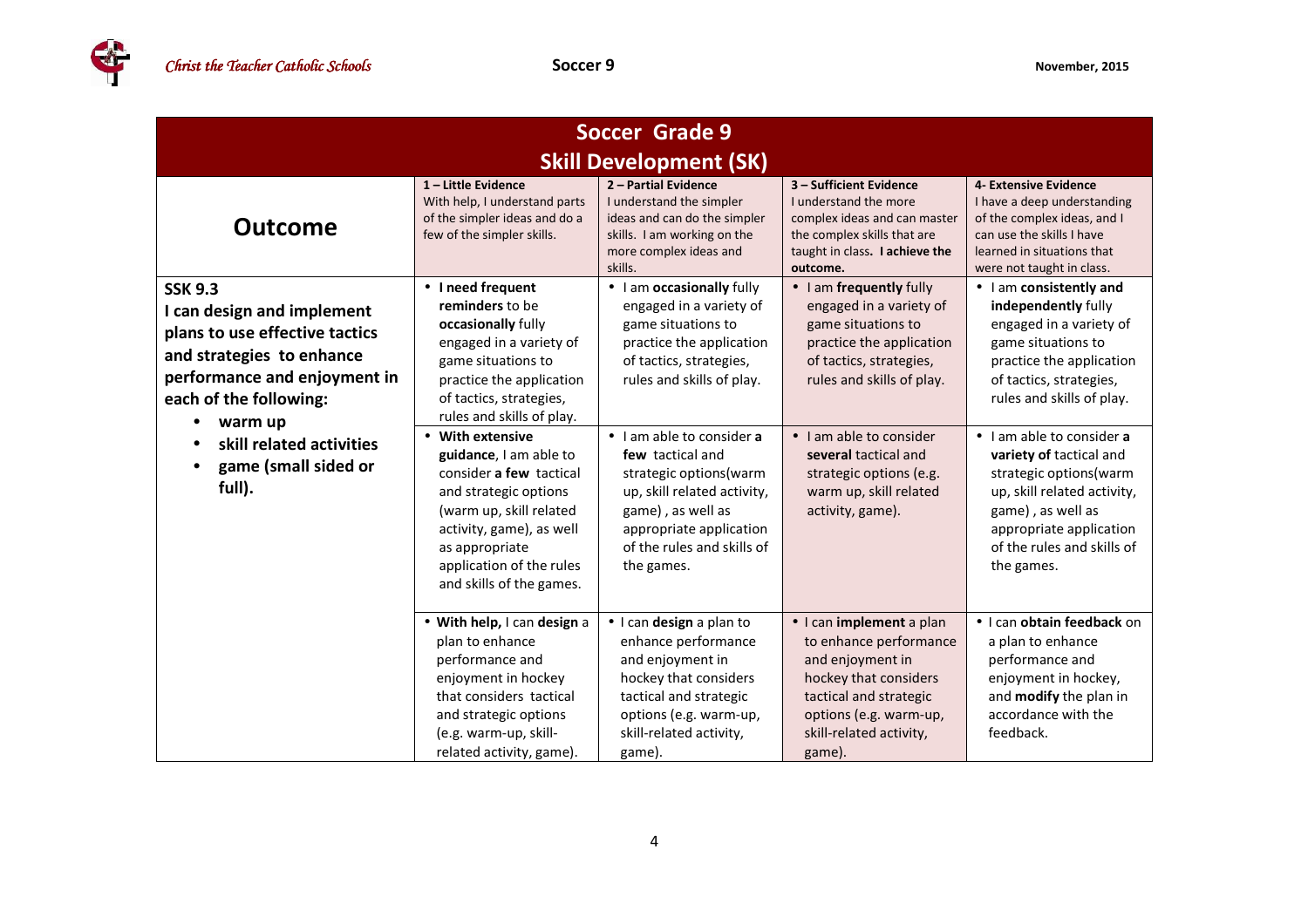

| <b>Soccer Grade 9</b>         |                                                                                                                                                                                                                                                                                                                                   |                                                                                                                                                                                                                                                                                                                |                                                                                                                                                                                                                                                                                                                            |                                                                                                                                                                                                                                                                                                                                                                                                         |  |
|-------------------------------|-----------------------------------------------------------------------------------------------------------------------------------------------------------------------------------------------------------------------------------------------------------------------------------------------------------------------------------|----------------------------------------------------------------------------------------------------------------------------------------------------------------------------------------------------------------------------------------------------------------------------------------------------------------|----------------------------------------------------------------------------------------------------------------------------------------------------------------------------------------------------------------------------------------------------------------------------------------------------------------------------|---------------------------------------------------------------------------------------------------------------------------------------------------------------------------------------------------------------------------------------------------------------------------------------------------------------------------------------------------------------------------------------------------------|--|
| <b>Skill Development (SK)</b> |                                                                                                                                                                                                                                                                                                                                   |                                                                                                                                                                                                                                                                                                                |                                                                                                                                                                                                                                                                                                                            |                                                                                                                                                                                                                                                                                                                                                                                                         |  |
| <b>Outcome</b>                | $1$ – Little Evidence<br>With help, I understand parts<br>of the simpler ideas and do a<br>few of the simpler skills.                                                                                                                                                                                                             | 2 - Partial Evidence<br>I understand the simpler<br>ideas and can do the simpler<br>skills. I am working on the<br>more complex ideas and<br>skills.                                                                                                                                                           | 3 - Sufficient Evidence<br>I understand the more<br>complex ideas and can master<br>the complex skills that are<br>taught in class. I achieve the<br>outcome.                                                                                                                                                              | 4- Extensive Evidence<br>I have a deep understanding<br>of the complex ideas, and I<br>can use the skills I have<br>learned in situations that<br>were not taught in class.                                                                                                                                                                                                                             |  |
|                               | $\bullet$ I can apply<br>appropriately a few of<br>rules of soccer.                                                                                                                                                                                                                                                               | $\bullet$ I can apply<br>appropriately most of<br>the rules of soccer.                                                                                                                                                                                                                                         | $\bullet$ I can apply<br>appropriately all the<br>rules of soccer.                                                                                                                                                                                                                                                         | • If I break any rules of<br>soccer, it is for a clear<br>and strategic purpose<br>that I can explain.                                                                                                                                                                                                                                                                                                  |  |
|                               | $\bullet$ I can apply<br>appropriately a few of<br>the skills of soccer.                                                                                                                                                                                                                                                          | $\bullet$ I can apply<br>appropriately several of<br>the skills of soccer.                                                                                                                                                                                                                                     | $\bullet$ I can apply<br>appropriately many of<br>the skills of soccer.                                                                                                                                                                                                                                                    | • I can apply appropriately<br>a wide variety the skills<br>of soccer.                                                                                                                                                                                                                                                                                                                                  |  |
|                               | • With extensive<br>guidance, I demonstrate<br>an understanding of<br>effective tactical and<br>strategic decisions to be<br>used in given game<br>situations by being able<br>to show ONE of the<br>following:<br>o clear instruction<br>o engaging all students<br>in the activities and<br>games<br>o working<br>autonomously. | • I demonstrate an<br>evolving understanding<br>of effective tactical and<br>strategic decisions to be<br>used in given game<br>situations by being able<br>to show ONE of the<br>following:<br>o clear instruction<br>o engaging all students<br>in the activities and<br>games<br>o working<br>autonomously. | $\bullet$ I demonstrate an<br>adequate<br>understanding of<br>effective tactical and<br>strategic decisions to be<br>used in given game<br>situations by being able<br>to show most of the<br>following:<br>o clear instruction<br>o engaging all students<br>in the activities and<br>games<br>o working<br>autonomously. | $\bullet$ I demonstrate a<br>profound understanding<br>of effective tactical and<br>strategic decisions to be<br>used in given game<br>situations by being able<br>to show ALL of the<br>following:<br>$\circ$ clear instruction<br>o engaging all students<br>in the activities and<br>games<br>o working<br>autonomously,<br>as well as<br>reflect, change<br>$\circ$<br>and adapt when<br>necessary. |  |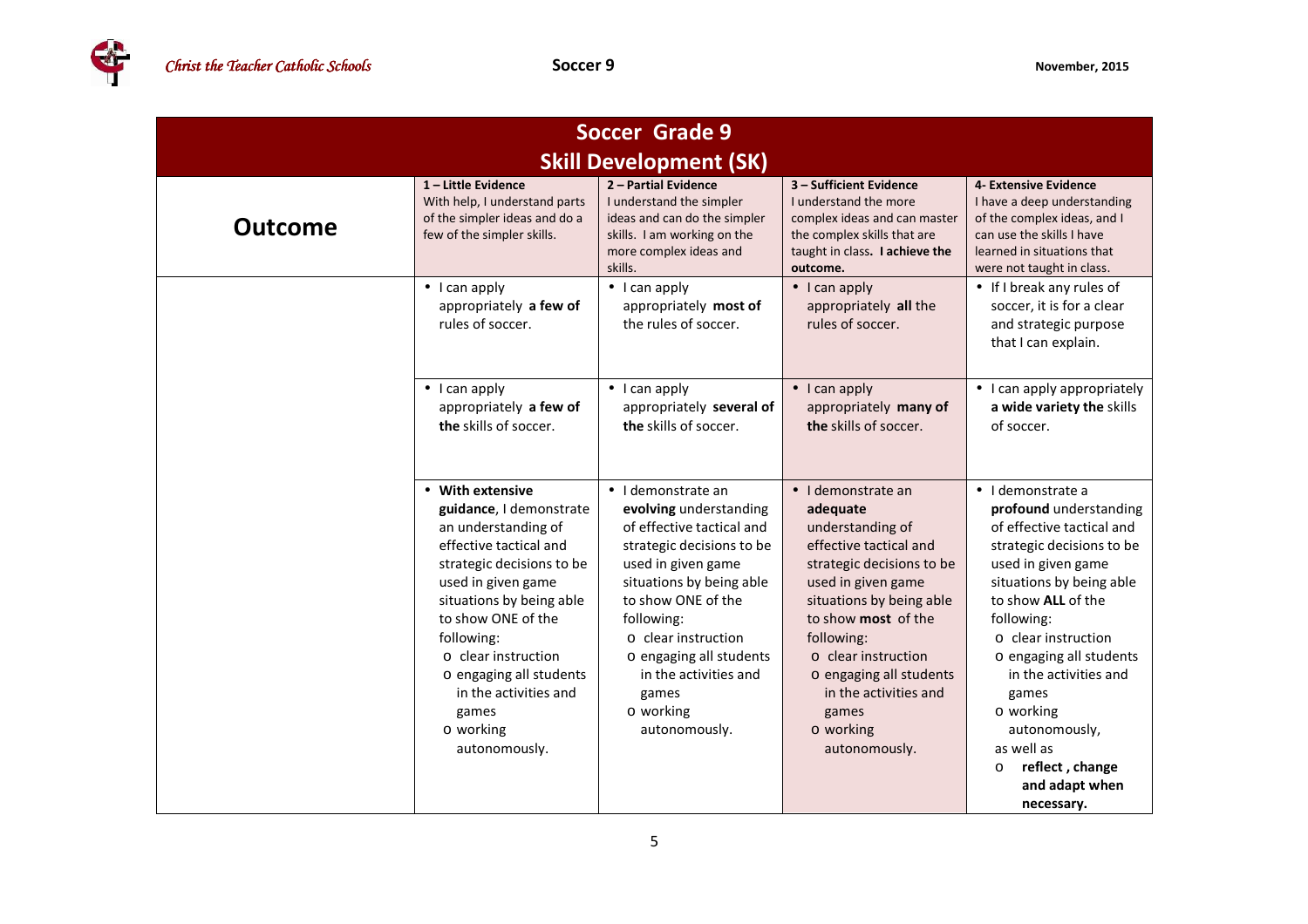

| <b>Soccer Grade 9</b><br><b>Skill Development (SK)</b>                        |                                         |                                                                                                                                    |                                                                                                                                                      |                                                                                                                                                               |                                                                                                                                                                             |
|-------------------------------------------------------------------------------|-----------------------------------------|------------------------------------------------------------------------------------------------------------------------------------|------------------------------------------------------------------------------------------------------------------------------------------------------|---------------------------------------------------------------------------------------------------------------------------------------------------------------|-----------------------------------------------------------------------------------------------------------------------------------------------------------------------------|
| <b>Outcome</b>                                                                |                                         | 1-Little Evidence<br>With help, I understand parts<br>of the simpler ideas and do a<br>few of the simpler skills.                  | 2 - Partial Evidence<br>I understand the simpler<br>ideas and can do the simpler<br>skills. I am working on the<br>more complex ideas and<br>skills. | 3 - Sufficient Evidence<br>I understand the more<br>complex ideas and can master<br>the complex skills that are<br>taught in class. I achieve the<br>outcome. | 4- Extensive Evidence<br>I have a deep understanding<br>of the complex ideas, and I<br>can use the skills I have<br>learned in situations that<br>were not taught in class. |
| Comments                                                                      |                                         |                                                                                                                                    |                                                                                                                                                      |                                                                                                                                                               |                                                                                                                                                                             |
| <b>SSK 9.4</b><br>I can examine and<br>apply the principles<br>of training to | <b>Principles</b><br>of training        | • With extensive<br>guidance, I apply some<br>of the principles of<br>training to my fitness<br>plan.                              | • I apply some of the<br>principles of training to<br>my fitness plan.                                                                               | • I apply all the principles<br>of training to my fitness<br>plan.                                                                                            | • I apply all the principles<br>of training to my fitness<br>plan, and I can explain<br>the reasons for my<br>choices.                                                      |
| personal action plans<br>that<br>• include daily<br>moderate to<br>vigorous   | Manage a<br>personal<br>fitness<br>plan | · I have incorporated<br>significantly less than 30<br>minutes of moderate to<br>vigorous activity on a<br>daily basis in my plan. | • I am approaching 30<br>minutes of moderate to<br>vigorous activity on a<br>daily basis in my plan.                                                 | • I have incorporated at<br>least 30 minutes of<br>moderate to vigorous<br>activity on a daily basis<br>in my plan.                                           | · I have incorporated<br>more than 30 minutes<br>of moderate to vigorous<br>activity on a daily basis<br>in my plan.                                                        |
| movement activity<br><b>AND</b><br>• focus on the<br>improvement<br>and/or    |                                         | • With extensive<br>guidance, I provide<br>some evidence that I<br>have implemented parts<br>of my fitness plan.                   | · I provide some evidence<br>that I have implemented<br>parts of my fitness plan.                                                                    | · I provide convincing<br>evidence that I have<br>implemented my fitness<br>plan.                                                                             | · I provide clear,<br>extensive, and<br>convincing evidence that<br>I have implemented my<br>fitness plan.                                                                  |
| maintenance of<br>components of                                               | <b>Movement</b><br>activities           | • I need extensive<br>guidance to choose a<br>few activities I like and                                                            | • I choose a few activities<br>I like and that support<br>increased fitness and                                                                      | • I choose several<br>activities I like and that<br>support increased                                                                                         | • I can explain why I have<br>chosen certain activities<br>I like and that support                                                                                          |